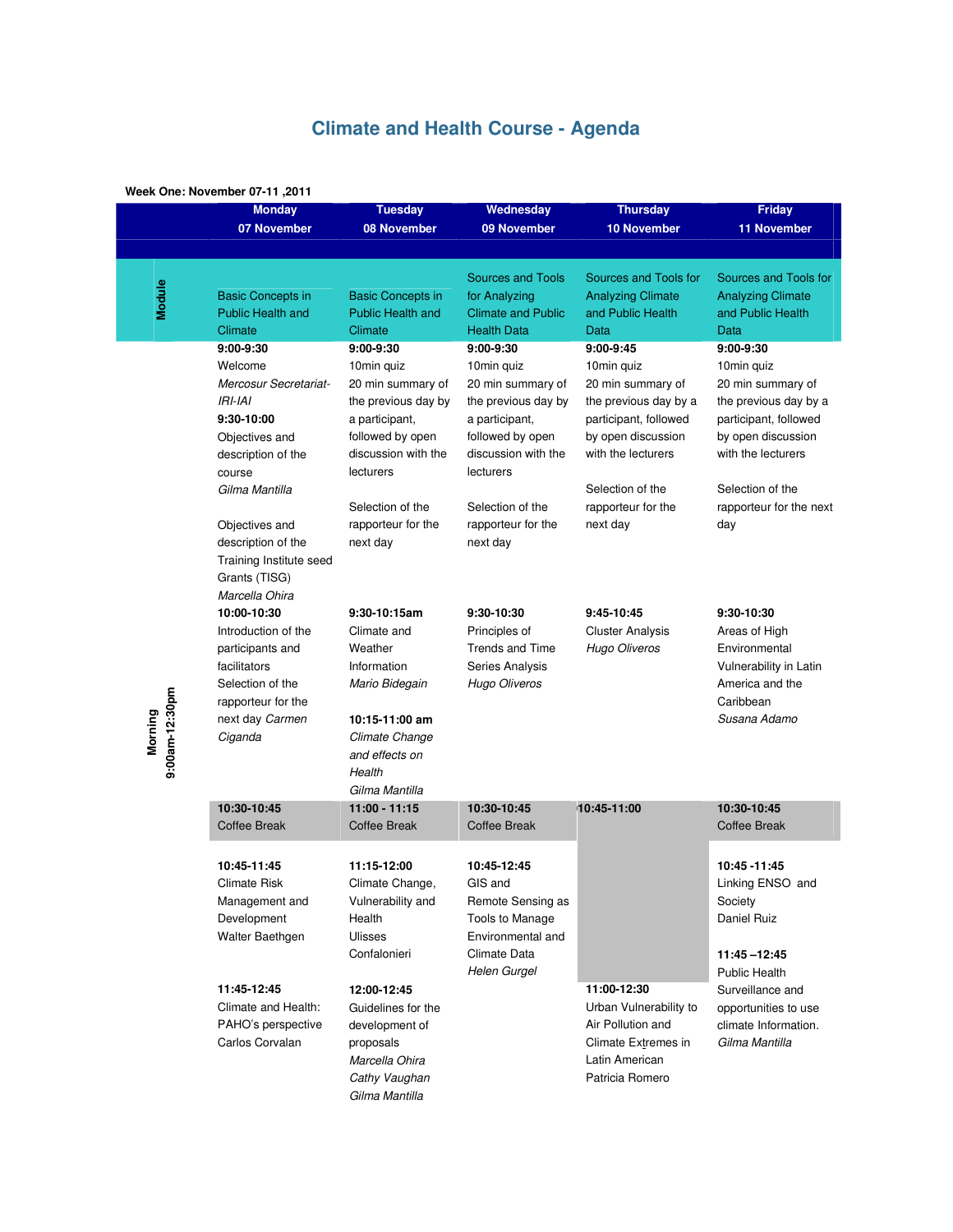**Lunch** 

**Lunch 12:45- 2:00pm** 

**Afternoon 2:00-5:30pm** 

**Evening** 

| 2pm-3:30<br>Overview of the IRI<br>Data library<br>Remi Cousin                       | $2:00-3:30$<br>Getting familiar<br>with the Data<br>Ilbrary's tools<br>Exercises<br>Remi Cousin-Cathy<br>Vaughan            | $2:00-3:30$<br>Applications using<br>the participants'<br>datasets or IRI data<br>Remi Cousin<br>Cathy Vaughan | $2:00-3:15$<br>Open space for<br>meetings with<br>facilitator and<br>development of<br>project proposals                                                    | $2:00 - 3:30$<br>GIS field work:<br>Using SIG to monitor<br>diseases sensitive to<br>climate in Piriapolis<br>Carlos Barboza-<br><b>Helen Gurgel</b> |
|--------------------------------------------------------------------------------------|-----------------------------------------------------------------------------------------------------------------------------|----------------------------------------------------------------------------------------------------------------|-------------------------------------------------------------------------------------------------------------------------------------------------------------|------------------------------------------------------------------------------------------------------------------------------------------------------|
| $3:30-3:45$                                                                          | $3:30-3:45$                                                                                                                 | $3:30-3:45$                                                                                                    | $3:15 - 3:30$                                                                                                                                               | $3:30-3:45$                                                                                                                                          |
| Coffee Break                                                                         | Coffee Break                                                                                                                | Coffee Break                                                                                                   | Coffee Break                                                                                                                                                | Coffee Break                                                                                                                                         |
| $3:45-5:15$<br>Controlling the quality<br>of the students'<br>dataset<br>Remi Cousin | $3:45-5:15$<br>Summarizing<br>climate and health<br>data using<br>descriptive<br>statistics and map<br>tools<br>Remi Cousin | $4:15-5:15$<br>Applications using<br>the participants'<br>datasets or IRI data<br>Remi Cousin<br>Cathy Vaughan | $3:30 - 4:30$<br>Guidelines for the<br>Proposal Workshop:<br>Cathy Vaugh Marcela<br>Ohira<br>$4:30-5:15$<br>Open space for<br>meetings with<br>facilitators | $4:45-5:15$<br>GIS field work:<br>Using SIG to monitor<br>diseases sensitive to<br>climate in Piriapolis<br>Carlos Barboza-<br>Helen Gurgel          |
| $5:15-5:30$                                                                          | $5:15-5:30$                                                                                                                 | $5:15-5:30$                                                                                                    | $5:15-5:30$                                                                                                                                                 | 5:15-5:30                                                                                                                                            |
| Daily evaluation of                                                                  | Daily evaluation of                                                                                                         | Daily evaluation of                                                                                            | Daily evaluation of                                                                                                                                         | Daily evaluation of                                                                                                                                  |
| the course                                                                           | the course                                                                                                                  | the course                                                                                                     | the course                                                                                                                                                  | the course                                                                                                                                           |
|                                                                                      | <b>Discussion about</b>                                                                                                     | <b>Discussion about</b>                                                                                        | <b>Discussion about</b>                                                                                                                                     | <b>Discussion about</b>                                                                                                                              |
|                                                                                      | <b>Projects</b>                                                                                                             | <b>Projects</b>                                                                                                | <b>Projects</b>                                                                                                                                             | <b>Projects</b>                                                                                                                                      |

## **Weekend: November 12-13, 2011**

Project Proposals Preparation

Proposals application: the specific calendar will be announced during the course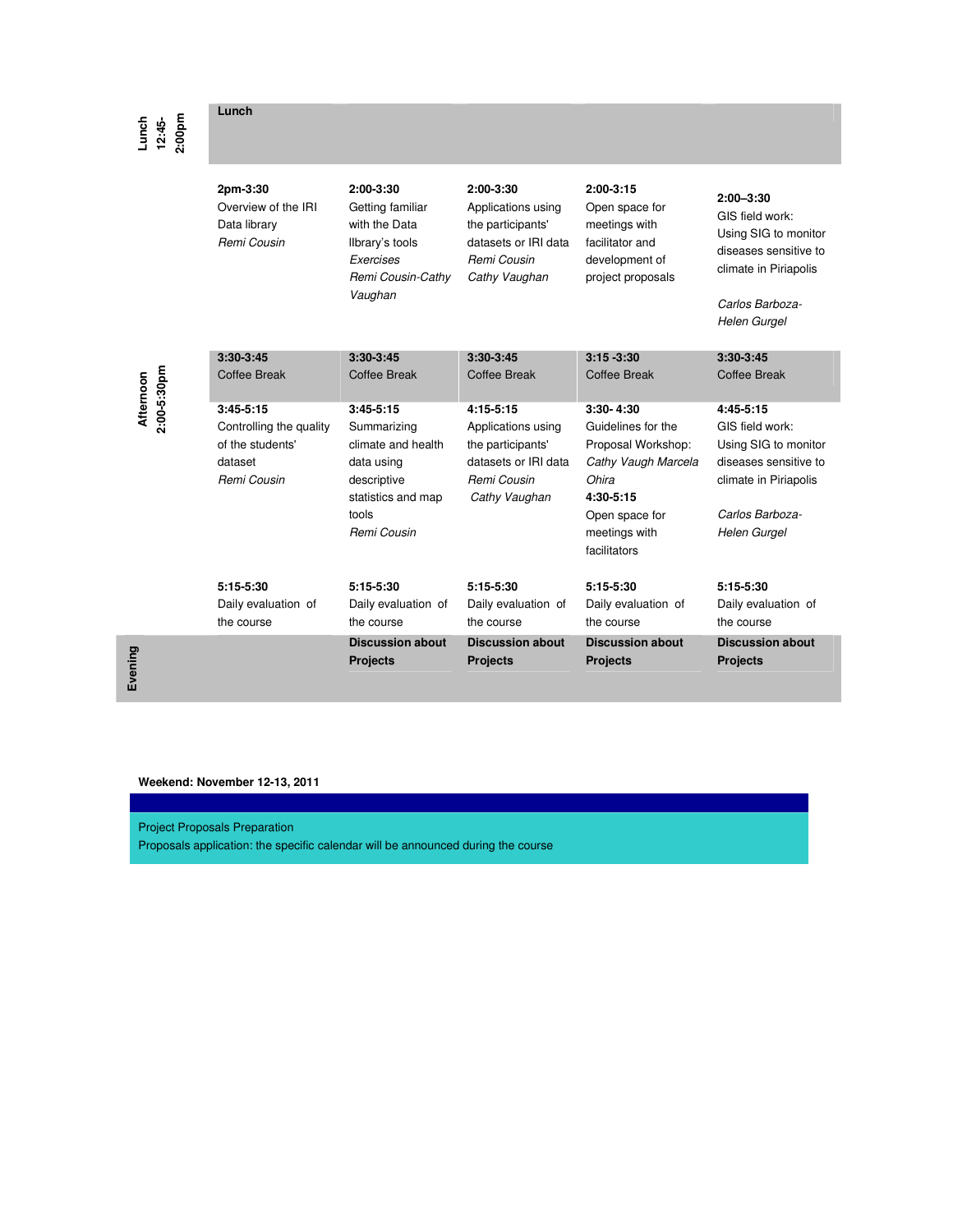|                | <b>Monday</b>            | <b>Tuesday</b>           | Wednesday                | <b>Thursday</b>          | <b>Friday</b>            |
|----------------|--------------------------|--------------------------|--------------------------|--------------------------|--------------------------|
|                | <b>14 November</b>       | <b>15 November</b>       | <b>16 November</b>       | <b>17 November</b>       | <b>18 November</b>       |
|                |                          |                          |                          |                          |                          |
|                |                          |                          |                          |                          |                          |
|                | <b>Use of Climate</b>    | Use of Climate           | <b>Use of Climate</b>    | <b>Use of Climate</b>    | Use of Climate           |
|                | Information in           | Information in           | Information in           | Information in           | Information in           |
| Module         | Decision-Making for      | Decision-Making for      | Decision-Making for      | Decision-Making for      | Decision-Making for      |
|                | <b>Climate-Sensitive</b> | <b>Climate-Sensitive</b> | <b>Climate-Sensitive</b> | <b>Climate-Sensitive</b> | <b>Climate-Sensitive</b> |
|                | <b>Diseases</b>          | <b>Diseases</b>          | <b>Diseases</b>          | <b>Diseases</b>          | <b>Diseases</b>          |
|                | 9:00-9:30                | $9:00-9:30$              | $9:00-9:30$              | 9:00-9:30                | 9:00-9:30                |
|                | 10min quiz               | 10min quiz               | 10min quiz               | 10min quiz               | 10min quiz               |
|                | 20 min summary of        | 20 min summary of        | 20 min summary of        | 20 min summary of        | 20 min summary of        |
|                | the previous day by      | the previous day by      | the previous day by      | the previous day by      | the previous day by      |
|                | a participant,           | a participant,           | a participant,           | a participant,           | a participant,           |
|                | followed by open         | followed by open         | followed by open         | followed by open         | followed by open         |
|                | discussion with the      | discussion with the      | discussion with the      | discussion with the      | discussion with the      |
|                | lecturers                | lecturers                | lecturers                | lecturers                | lecturers                |
|                | Selection of the         | Selection of the         | Selection of the         | Selection of the         | Selection of the         |
|                | rapporteur for the       | rapporteur for the       | rapporteur for the       | rapporteur for the       | rapporteur for the       |
|                | next day                 | next day                 | next day                 | next day                 | next day                 |
|                | 9:30-10:45               | 9:30-10:30               | 9:30-10:30               | 9:30-10:15               | 9:30-10:15               |
|                | Understanding            | Climate and              | Heat Waves Early         | How to                   | <b>Final Evaluation</b>  |
|                | Predictions and          | Weather                  | Warning System in        | communicate              | Carmen Ciganda           |
|                | Projections in           | Information in           | Argentina Gustavo        | climate Risk? Cathy      | Marcella Ohira           |
|                | Climate                  | Mercosur Region          | Almeira                  | Vaughan                  | Gilma Mantilla           |
|                | Rafael Terra             | Mario Bidegain           |                          |                          |                          |
| 9:00am-12:30pm |                          |                          |                          |                          |                          |
| Morning        | 10:45-11:00              | 10:15-10:30              | 10:30-10:45              | 10:15-10:30              | 10:30-11:00              |
|                | <b>Coffee Break</b>      | <b>Coffee Break</b>      | <b>Coffee Break</b>      | <b>Coffee Break</b>      | Coffee Break and         |
|                |                          |                          |                          |                          | preparation of the       |
|                |                          |                          |                          |                          | Meeting Room for         |
|                |                          |                          |                          |                          | the Panel                |
|                | 11:00-11:45              | 10:30-11:15              | 10:45-11:30              | 10:30-12:30              | 11:30-13:00              |
|                | Climate and Health       | Interdisciplinarity      | Spatio-temporal          | <b>Weather Roulette:</b> | Panel with Uruguay       |
|                | Situation in             | and the importance       | modelling of             | How to Make              | authorities.             |
|                | Americas: Helen          | of communicating         | Dengue Risk in           | Decisions Given          | International            |
|                | Gurgel                   | science to society       | Brazil                   | Probabilistic            | Organisms                |
|                |                          | <b>Holm Tiessen</b>      | Rachel Lowe              | Forecasts                | Presentations of         |
|                |                          |                          |                          | Gustavo Almeira-         | Participant's            |
|                |                          |                          |                          | Rachel Lowe              | Projects                 |
|                |                          | 11:30-12:45              | 11:45-13:00              |                          | Carmen Ciganda,          |
|                |                          | Statistical models       | Integrated               |                          | Holm Tiessen             |
|                |                          | applied to climate       | Surveillance and         |                          | Gilma Mantilla           |
|                |                          | sensitive diseases       | <b>Control Systems</b>   |                          |                          |
|                |                          | <b>Hugo Oliveros</b>     | <b>Daniel Ruiz</b>       |                          |                          |
|                |                          |                          |                          |                          | 13:00                    |
|                |                          |                          |                          |                          | Closing                  |
|                |                          |                          |                          |                          |                          |

## **Week Two: November 14 -18, 2011**